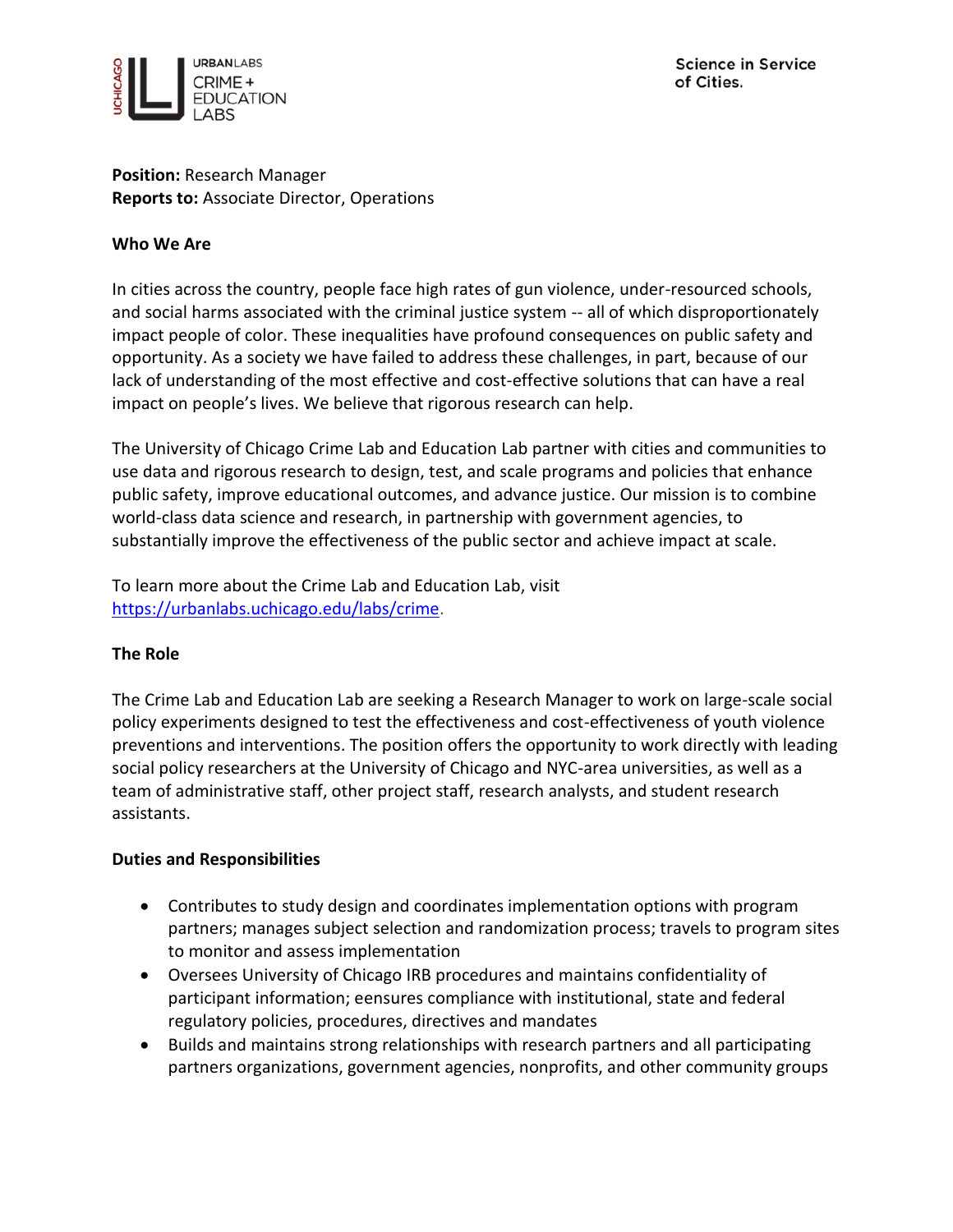- Works with Principal Investigator and Finance Team to develop budgets and coordinate all aspects of grant submission to federal and foundation funding agencies; manages progress reports, performance, or financial reporting as required by the granting agency; monitors anticipated and actual costs charged to project budgets, regularly communicates these to Finance Manager, to identify and prevent potential overruns
- Develops and disseminates necessary project materials to research team and partner agencies
- Prepares project memos, summaries, presentations, and manuscripts targeting both policymakers, academic researchers and other stakeholders
- Applies research principles and relevant subject matter knowledge relevant to administer a research project. With a moderate level of direction, manages lab and/or research-related duties and tasks. Helps develop, design and conduct research projects according to plan.
- Supports data collection and analytical needs of research projects. Conducts literature reviews and helps write reports and manuscripts. Ensures project compliance with different policies, procedures, directives, and mandates
- Performs other related work as needed

## **Education**

Bachelor's degree economics, public policy, sociology, or a closely related field required; advanced degree preferred.

## **Experience**

- A minimum two years related work experience required
- Experience with quantitative data analysis to support the research design preferred
- Previous experience working in a research organization or managing research projects preferred
- Previous fieldwork experience preferred

## **Competencies**

- Strong project management skills with exceptional attention to detail required.
- Ability to work independently in a fast-paced environment required.
- Outstanding interpersonal skills and ability to maintain positive relationships with various stakeholders required.
- Strong time management skills with a proven ability to multitask and to prioritize activities to successfully complete projects on tight deadlines with little supervision.
- Excellent written and verbal communication skills, with the ability to present data in a simple and straightforward way for non-technical audiences required.
- Demonstrated ability to exercise sound judgment required.